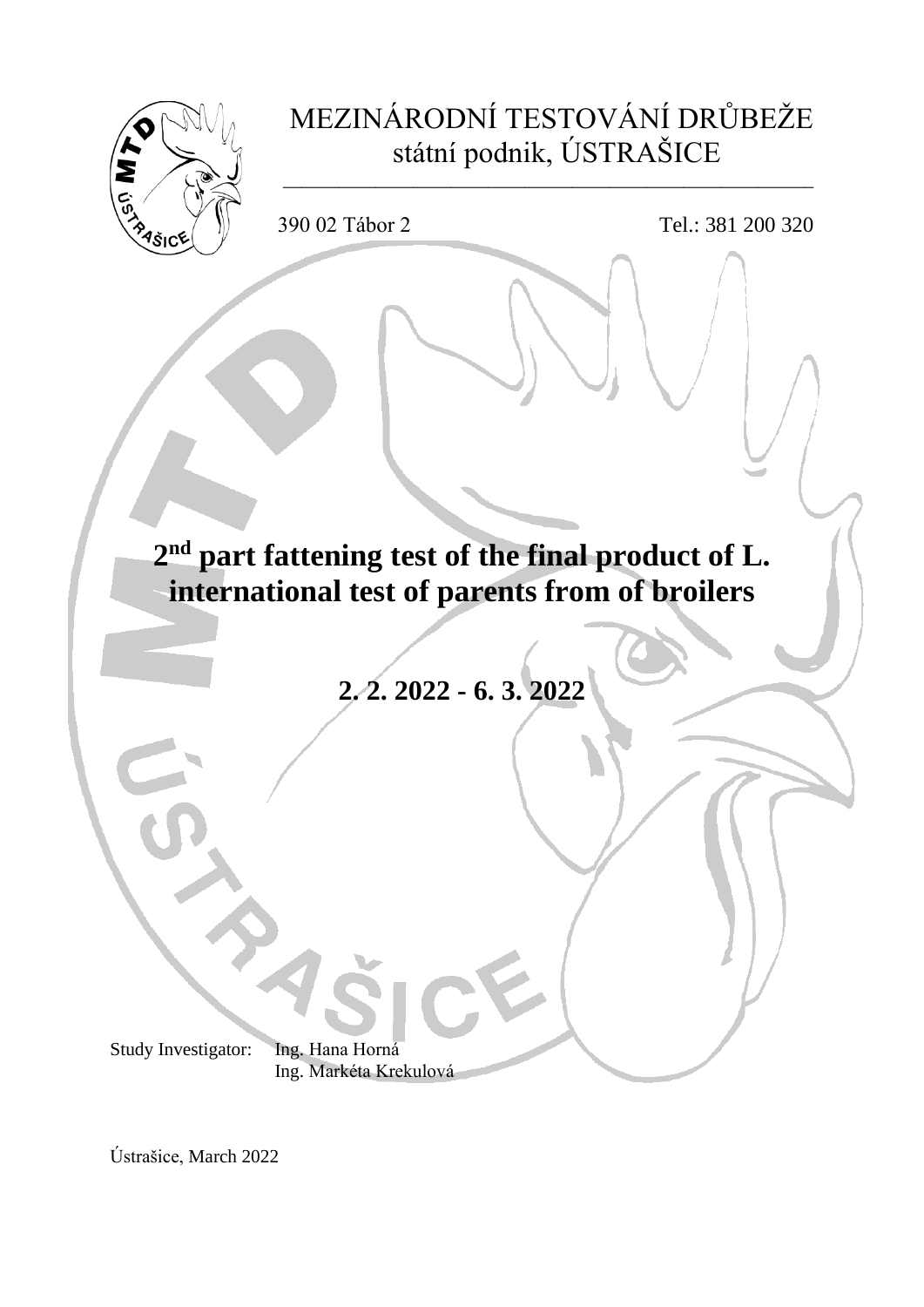# **List of participants**

| <b>Sample</b>  | <b>Cross</b> | <b>Breeding organization</b> | <b>State</b> |
|----------------|--------------|------------------------------|--------------|
| 1              | <b>XXXXX</b> | <b>XXXXX</b>                 | <b>XXXXX</b> |
| $\overline{2}$ | <b>XXXXX</b> | <b>XXXXX</b>                 | <b>XXXXX</b> |
| 3              | <b>XXXXX</b> | <b>XXXXX</b>                 | <b>XXXXX</b> |
| $\overline{4}$ | <b>XXXXX</b> | <b>XXXXX</b>                 | <b>XXXXX</b> |
| 5              | <b>XXXXX</b> | <b>XXXXX</b>                 | <b>XXXXX</b> |
| 6              | <b>XXXXX</b> | <b>XXXXX</b>                 | <b>XXXXX</b> |
| $\overline{7}$ | <b>XXXXX</b> | <b>XXXXX</b>                 | <b>XXXXX</b> |
| 8              | <b>XXXXX</b> | <b>XXXXX</b>                 | <b>XXXXX</b> |
| 9              | <b>XXXXX</b> | <b>XXXXX</b>                 | <b>XXXXX</b> |
| 10             | <b>XXXXX</b> | <b>XXXXX</b>                 | <b>XXXXX</b> |
| 11             | <b>XXXXX</b> | <b>XXXXX</b>                 | <b>XXXXX</b> |
| 12             | <b>XXXXX</b> | <b>XXXXX</b>                 | <b>XXXXX</b> |

## **Basic tests information**

#### **2.1 The basic dates**

setting in the hatchery: 11 January 2022 beginning of test: 2 February 2022<br>end of the test: 6 March 2022

March 2022

## **2.2 Location of the test**

Mezinárodní testování drůbeže, s.p. Ústrašice, Czech Republic

# **Material and methods**

#### **3.1 Material**

There were 12 different breeds in this test. Each sample consisted of 720 hatching eggs. 560 broilers were sexed and placed always 280 females (in two pens) and 280 males (in two pens).

The parent flock is 42 weeks old at the time of hatching eggs collection.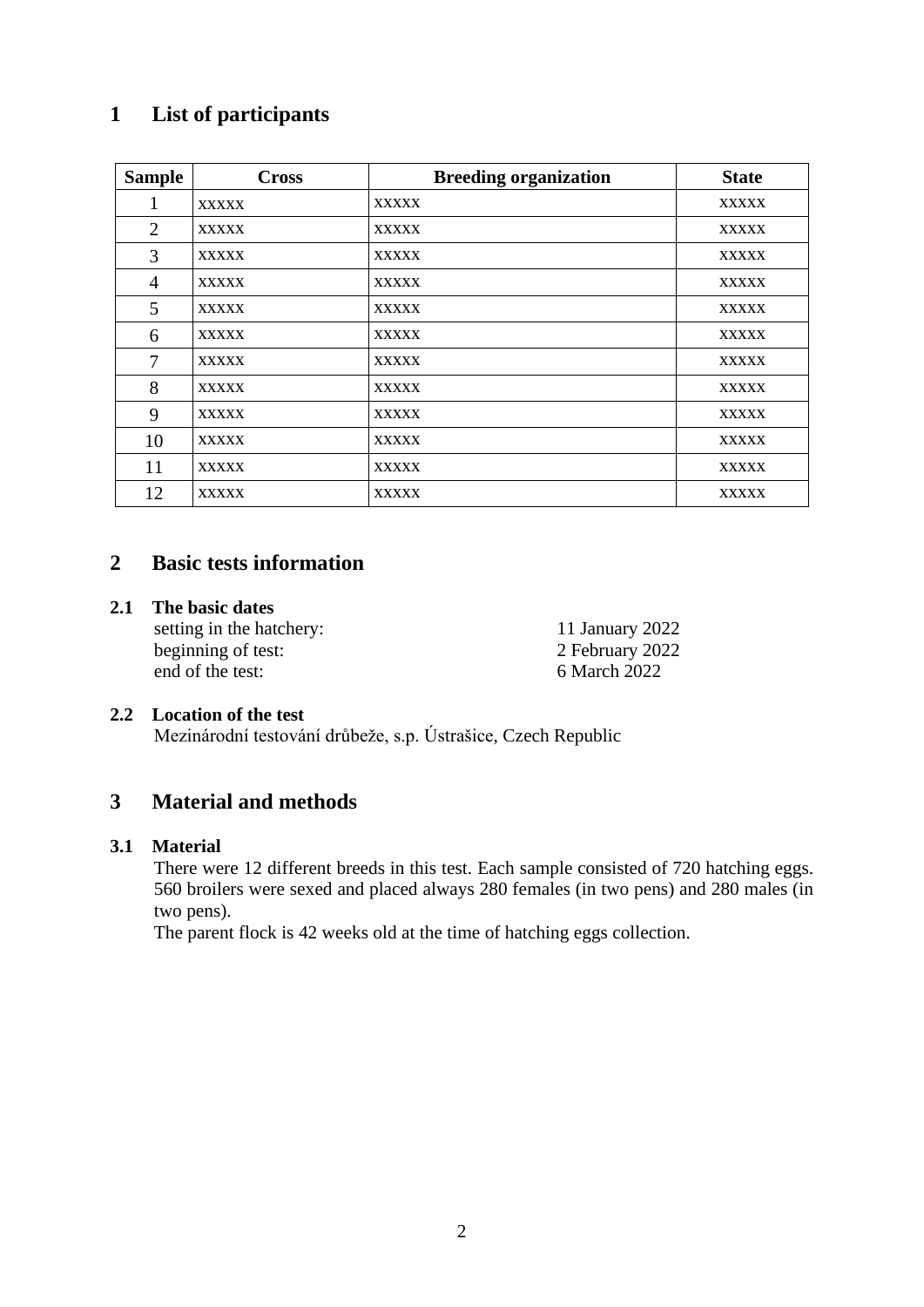## **3.2 Housing system**

Pullets were kept in windowless house with full control of the environment. They were kept in deep litter system. Manually filled tube feeders and nipple automatic drinkers were used.

## **3.3 Lighting programme**

Pullets were kept in windowless house. All the birds were submitted to the following lighting programme.

| Age         | <b>Hours of light</b> | <b>Hours of darkness</b> |
|-------------|-----------------------|--------------------------|
| Day $1-7$   |                       |                          |
| Day 8 - 29  |                       |                          |
| Day 30 - 32 |                       |                          |

#### **3.4 Stocking density**

17,2 broilers per square meter

## **3.5 Feeding**

Feed was produced in xxxxx

Day  $1 - 10$  Starter (BR1)

- Day  $11 21$  Grower (BR2-A)<br>Day  $22 28$  Grower (BR2-B)
- Day  $22 28$  Grower (BR2-B)<br>Day  $29 32$  Finisher (BR3)
- Finisher (BR3)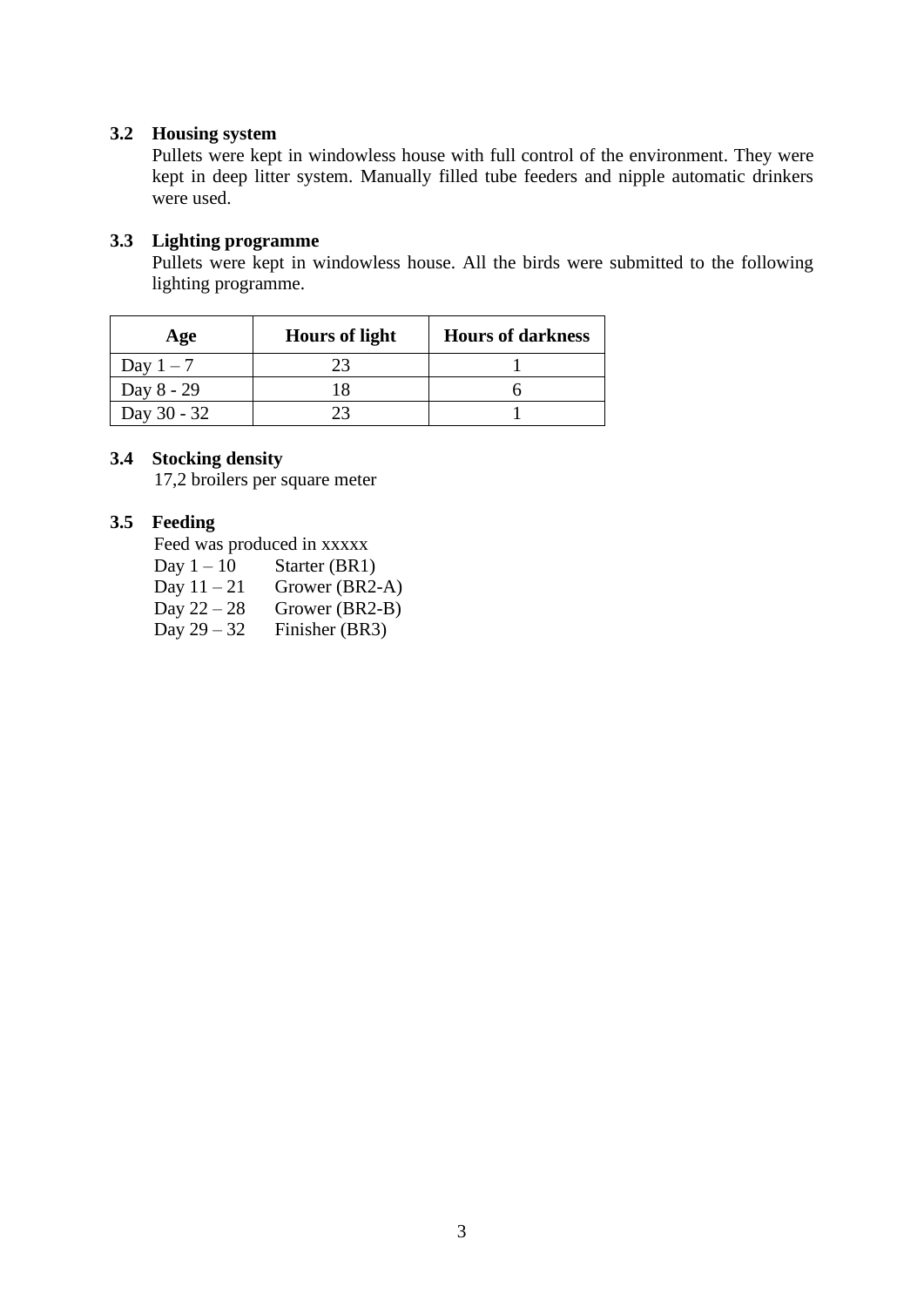## **Diet formulas**

|                                | <b>Starter BR1</b> |              | <b>Grower BR2-A Grower BR2-B</b> | <b>Finisher BR3</b> |  |
|--------------------------------|--------------------|--------------|----------------------------------|---------------------|--|
| Age                            | Days 1 - 10        | Days 11 - 21 | Day 22 - 28                      | Day 29 - 32         |  |
| Components (%)                 |                    |              |                                  |                     |  |
| Wheat                          | 41.42              | 49.80        | 51.37                            | 57.12               |  |
| Maize                          | 15.00              | 13.00        | 13.00                            | 10.00               |  |
| Soybean extr. groats           | 31.50              | 30.40        | 28.55                            | 24.80               |  |
| Soybean extr.                  | 4.00               |              |                                  |                     |  |
| Fish meal                      | 1.50               |              |                                  |                     |  |
| MCP - monocalciumphosphate     | 0.47               | 0.31         | 0.18                             | 0.16                |  |
| Calcium carbonate              | 1.47               | 1.16         | 1.15                             | 1.13                |  |
| Salt                           | 0.28               | 0.24         | 0.23                             | 0.26                |  |
| Soybean oil                    | 2.46               | 2.50         | 2.50                             | 2.62                |  |
| Animal fat                     |                    | 0.86         | 1.29                             | 2.50                |  |
| Sodium sulfate                 | 0.13               | 0.10         | 0.11                             | 0.08                |  |
| Premixes of amino acid         | 0.85               | 0.86         | 0.86                             | 0.86                |  |
| Vitamin and mineral supplement | 0.92               | 0.77         | 0.76                             | 0.47                |  |
| <b>Nutrient content</b>        |                    |              |                                  |                     |  |
| Crude protein (g/kg)           | 23.36              | 21.17        | 20.50                            | 19.15               |  |
| Fat $(g/kg)$                   | 5.16               | 5.20         | 5.62                             | 6.86                |  |
| Lysine $(g/kg)$                | 1.30               | 1.17         | 1.13                             | 1.05                |  |
| Methionine (g/kg)              | 0.63               | 0.56         | 0.54                             | 0.50                |  |
| Ca(g/kg)                       | 0.96               | 0.78         | 0.75                             | 0.72                |  |
| P(g/kg)                        | 0.45               | 0.39         | 0.36                             | 0.35                |  |
| Vitamin A (IU/kg)              | 15000              | 10000        | 10000                            | 10000               |  |
| Vitamin D3 (IU/kg)             | 5000               | 5000         | 5000                             | 5000                |  |
| ME (MJ/kg)                     | 12.40              | 12.70        | 12.90                            | 13.40               |  |

## **3.6 Veterinary precautions**

The chicken house was disinfected by xxxxx before the chick placement. On the first days old chickens was applied to the water solution of permanganate. On days 1 and 12 chickens were vaccinated with xxxxx. Amoxicillin treatment was initiated on day 3 due to higher mortality.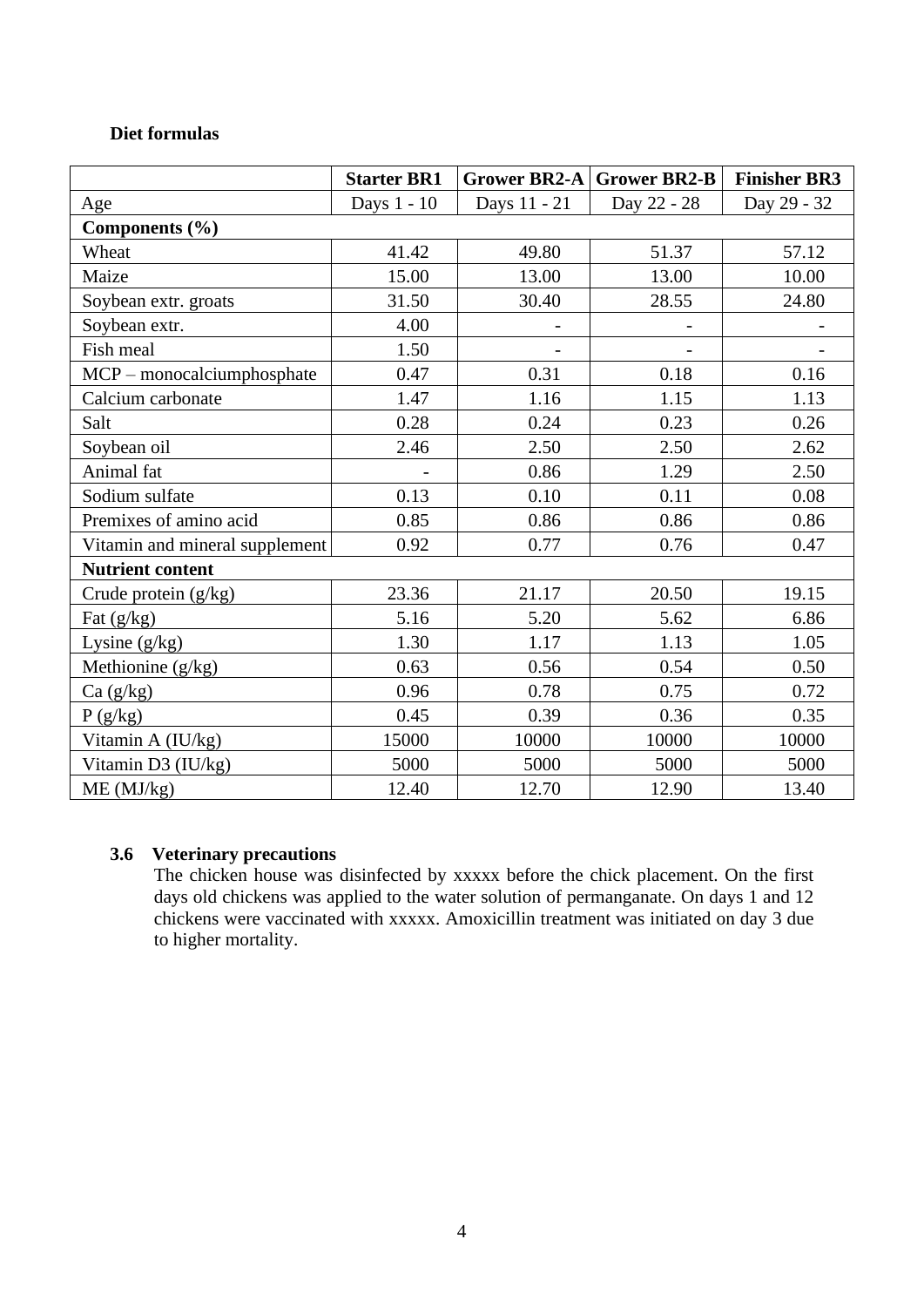# **4 Parameters recorded**

## **4.1 Live weight**

Live weight was measured on days 1 (all the birds in each pen were weighed altogether), 7 and 14 (20 % of the birds were weighed altogether, without fasting). On day 32 birds were weighed individually, after 12 hours of fasting.

## **4.2 Feed conversion ratio (FCR)**

Feed conversion ratio was calculated as feed consumption per 1 kg of live weight for the periods  $1 - 14$  days and  $1 - 32$  days.

## **4.3 Mortality**

All pens were checked three times a day to see if there were any dead or ill birds. Dead chickens were registered by date and reason of mortality on the day of death.

## **4.4 Carcass analysis**

The carcass analysis was done on 20 cocks and 20 hens per each genotype on day 32. Breast muscles was weighed without skin and thigh muscles with bone and skin.

#### **4.5 Statistical analyses**

Performance results of live weight at the age of 32 days were statistically evaluated.

## **5 Results**

| Tab. No. 1a<br>Hatchability |  |
|-----------------------------|--|
|-----------------------------|--|

- 1b Broiler results at the age of 7 days
- 1c Broiler results at the age of 14 days
- 1d Broiler results at the age of 32 days
- 2a Mortality during growing period at the age of 14 days
- 2b Mortality during growing period at the age of 32 days
- 3 Results of carcass analysis
- 4a Statistical analysis cocks
- 4b Statistical analysis hens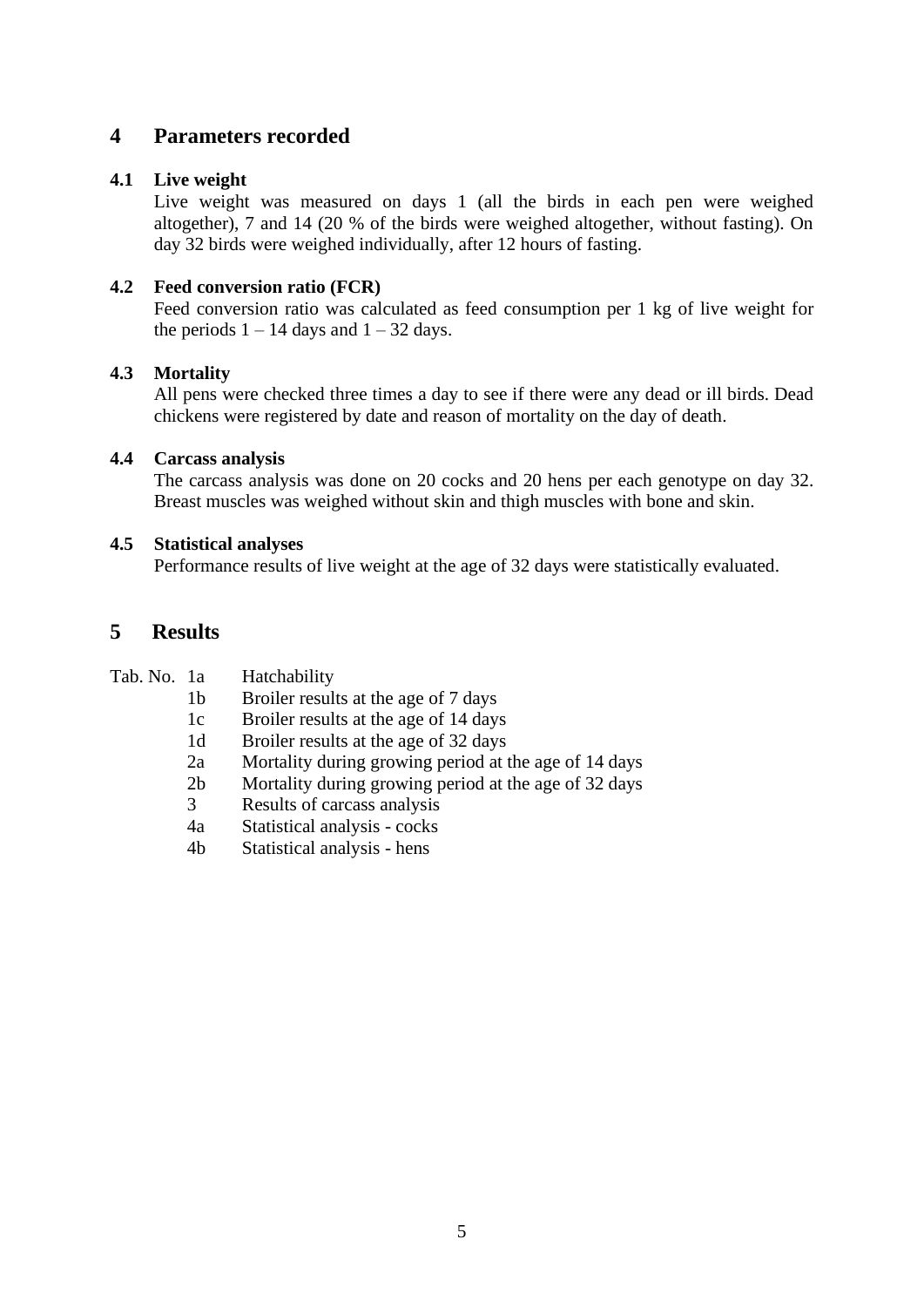# **Hatchability Tab. No. 1a**

Test: 50

| <b>Cross</b> |                |                  |       | <b>Hatchability</b> |              |        | Average weight |          |
|--------------|----------------|------------------|-------|---------------------|--------------|--------|----------------|----------|
|              |                | <b>Fertility</b> |       |                     | <b>Birds</b> | hatch. |                | $1$ -day |
|              | <b>Sample</b>  |                  | Set   | Fert.               | housed       | eggs   | $\mathcal{S}$  |          |
|              |                | $\%$             | $\%$  | $\%$                |              | g      | g              | g        |
| <b>XXXXX</b> |                | 98.33            | 76.55 | 77.85               | 560          | 66.8   | 44.4           | 44.8     |
| <b>XXXXX</b> | $\overline{2}$ | 98.81            | 79.05 | 80.00               | 560          | 64.8   | 44.2           | 44.4     |
| <b>XXXXX</b> | 3              | 97.02            | 75.60 | 77.91               | 560          | 66.7   | 44.3           | 43.9     |
| <b>XXXXX</b> | 4              | 98.57            | 75.36 | 76.45               | 560          | 62.4   | 44.0           | 44.0     |
| <b>XXXXX</b> | 5              | 97.50            | 75.48 | 77.41               | 560          | 66.6   | 44.6           | 44.4     |
| <b>XXXXX</b> | 6              | 98.45            | 74.17 | 75.33               | 560          | 66.3   | 45.3           | 44.6     |
| <b>XXXXX</b> | 7              | 98.45            | 72.14 | 73.28               | 560          | 66.5   | 45.1           | 45.3     |
| <b>XXXXX</b> | 8              | 96.79            | 71.67 | 74.05               | 560          | 67.0   | 45.1           | 44.3     |
| <b>XXXXX</b> | 9              | 98.57            | 83.45 | 84.66               | 560          | 66.0   | 44.4           | 44.9     |
| <b>XXXXX</b> | 10             | 98.93            | 74.17 | 74.97               | 560          | 69.0   | 45.9           | 46.3     |
| <b>XXXXX</b> | 11             | 99.17            | 70.00 | 70.59               | 560          | 64.9   | 44.1           | 44.3     |
| <b>XXXXX</b> | 12             | 97.50            | 76.19 | 78.14               | 560          | 68.0   | 45.7           | 45.3     |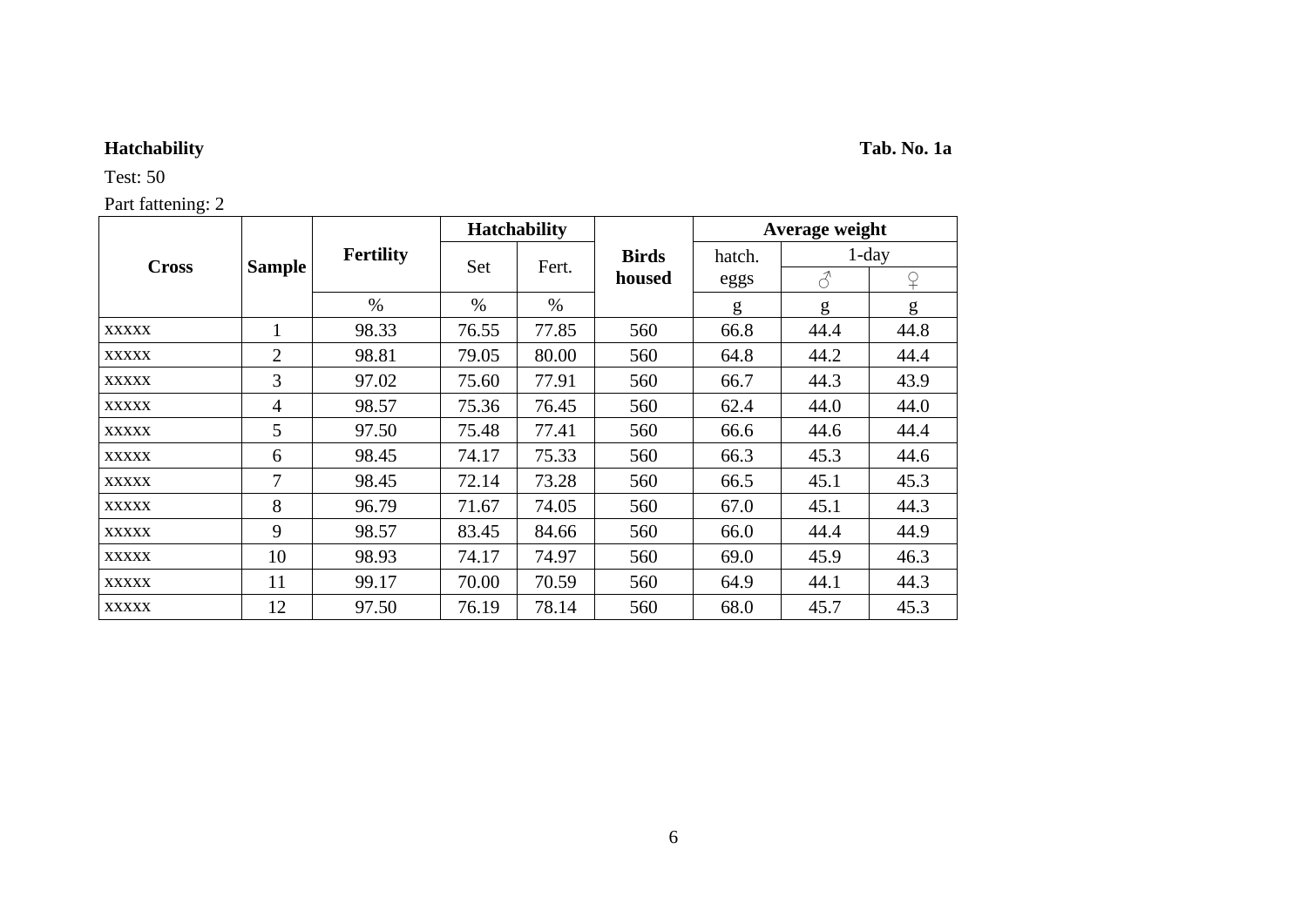# **Broiler results at the age of 7 days Tab. No. 1b**

Test: 50

|              |               |                       |           |                | Average live weight at 7 days |           |                |                |         |                |  |  |
|--------------|---------------|-----------------------|-----------|----------------|-------------------------------|-----------|----------------|----------------|---------|----------------|--|--|
|              |               |                       | male      |                |                               | female    |                |                | average |                |  |  |
| <b>Cross</b> | <b>Sample</b> |                       | mortality | live<br>weight |                               | mortality | live<br>weight | mortality      |         | live<br>weight |  |  |
|              |               | birds                 | $\%$      | g              | birds                         | $\%$      | g              | birds          | $\%$    | g              |  |  |
| <b>XXXXX</b> |               | 2                     | 1.4       | 207.5          | 6                             | 4.3       | 204.2          | 8              | 1.4     | 205.8          |  |  |
| <b>XXXXX</b> | 2             | $\boldsymbol{0}$      | 0.0       | 210.0          | 1                             | 0.7       | 209.7          | 1              | 0.2     | 209.8          |  |  |
| <b>XXXXX</b> | 3             | $\overline{0}$        | 0.0       | 204.2          | 5                             | 3.6       | 210.8          | 5              | 0.9     | 207.5          |  |  |
| <b>XXXXX</b> | 4             | 1                     | 0.7       | 205.0          | 5                             | 3.6       | 210.0          | 6              | 1.1     | 207.5          |  |  |
| <b>XXXXX</b> | 5             | $\overline{0}$        | 0.0       | 210.0          | 2.9<br>4                      |           | 205.8          | $\overline{4}$ | 0.7     | 207.9          |  |  |
| <b>XXXXX</b> | 6             | $\theta$              | 0.0       | 202.5          | 3<br>2.1                      |           | 205.0          | 3              | 0.5     | 203.7          |  |  |
| <b>XXXXX</b> | 7             | $\mathbf{1}$          | 0.7       | 207.5          | $\overline{4}$                | 2.9       | 209.2          | 5              | 0.9     | 208.3          |  |  |
| <b>XXXXX</b> | 8             |                       | 0.7       | 211.7          | $\overline{2}$                | 1.4       | 205.8          | 3              | 0.5     | 208.8          |  |  |
| <b>XXXXX</b> | 9             | 3                     | 2.1       | 210.8          | $\overline{2}$                | 1.4       | 209.2          | 5              | 0.9     | 210.0          |  |  |
| <b>XXXXX</b> | 10            | $\theta$              | 0.0       |                | 1                             | 0.7       | 208.3          |                | 0.2     | 210.4          |  |  |
| <b>XXXXX</b> | 11            | $\overline{0}$<br>0.0 |           | 209.2          | 7.1<br>10                     |           | 204.2          | 10             | 1.8     | 206.7          |  |  |
| <b>XXXXX</b> | 12            | $\mathbf{1}$          | 0.7       | 205.8          | 0.7<br>1                      |           | 204.2          | 2              | 0.4     | 205.0          |  |  |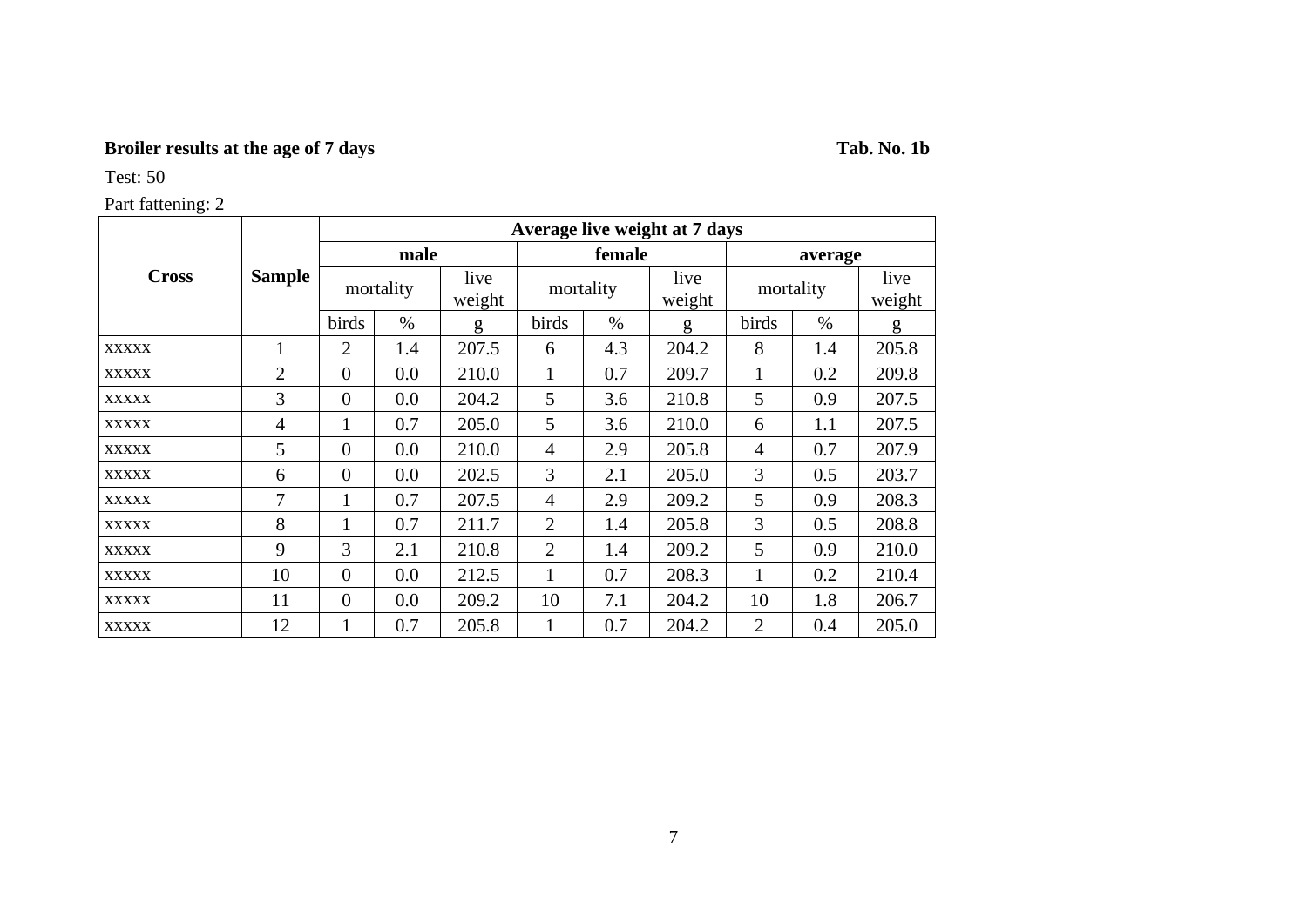# **Broiler results at the age of 14 days Tab. No. 1c**

Test: 50

|              |                |       |                |            |       |                | Average live weight at 14 days |       |                |            |
|--------------|----------------|-------|----------------|------------|-------|----------------|--------------------------------|-------|----------------|------------|
|              |                |       | male           |            |       | female         |                                |       | average        |            |
| <b>Cross</b> | <b>Sample</b>  | birds | live<br>weight | <b>FCR</b> | birds | live<br>weight | <b>FCR</b>                     | birds | live<br>weight | <b>FCR</b> |
|              |                |       | g              | g          |       | g              | g                              |       | g              | g          |
| <b>XXXXX</b> | 1              | 275   | 509.2          | 1094.8     | 271   | 505.8          | 1126.7                         | 546   | 507.5          | 1110.6     |
| <b>XXXXX</b> | $\overline{2}$ | 277   | 521.7          | 1102.4     | 279   | 513.3          | 1075.3                         | 556   | 517.5          | 1088.9     |
| <b>XXXXX</b> | 3              | 276   | 514.2          | 1103.5     | 272   | 514.2          | 1100.4                         | 548   | 514.2          | 1102.0     |
| <b>XXXXX</b> | 4              | 274   | 510.0          | 1124.2     | 266   | 503.3          | 1136.0                         | 540   | 506.7          | 1130.0     |
| <b>XXXXX</b> | 5              | 279   | 516.7          | 1116.9     | 271   | 509.2          | 1130.6                         | 550   | 513.0          | 1123.6     |
| <b>XXXXX</b> | 6              | 275   | 508.3          | 1154.6     | 275   | 505.8          | 1093.4                         | 550   | 507.1          | 1124.1     |
| <b>XXXXX</b> | 7              | 277   | 523.3          | 1107.9     | 273   | 507.5          | 1098.5                         | 550   | 515.5          | 1103.3     |
| <b>XXXXX</b> | 8              | 276   | 515.0          | 1141.1     | 271   | 511.7          | 1094.8                         | 547   | 513.3          | 1118.2     |
| <b>XXXXX</b> | 9              | 275   | 513.3          | 1151.8     | 276   | 513.3          | 1084.1                         | 551   | 513.3          | 1117.9     |
| <b>XXXXX</b> | 10             | 279   | 520.0          | 1118.7     | 278   | 512.5          | 1094.2                         | 557   | 516.3          | 1106.6     |
| <b>XXXXX</b> | 11             | 277   | 524.2          | 1099.2     | 269   | 508.3          | 1091.8                         | 546   | 516.4          | 1095.6     |
| <b>XXXXX</b> | 12             | 278   | 511.7          | 1140.3     | 271   | 514.2          | 1105.9                         | 549   | 512.9          | 1123.3     |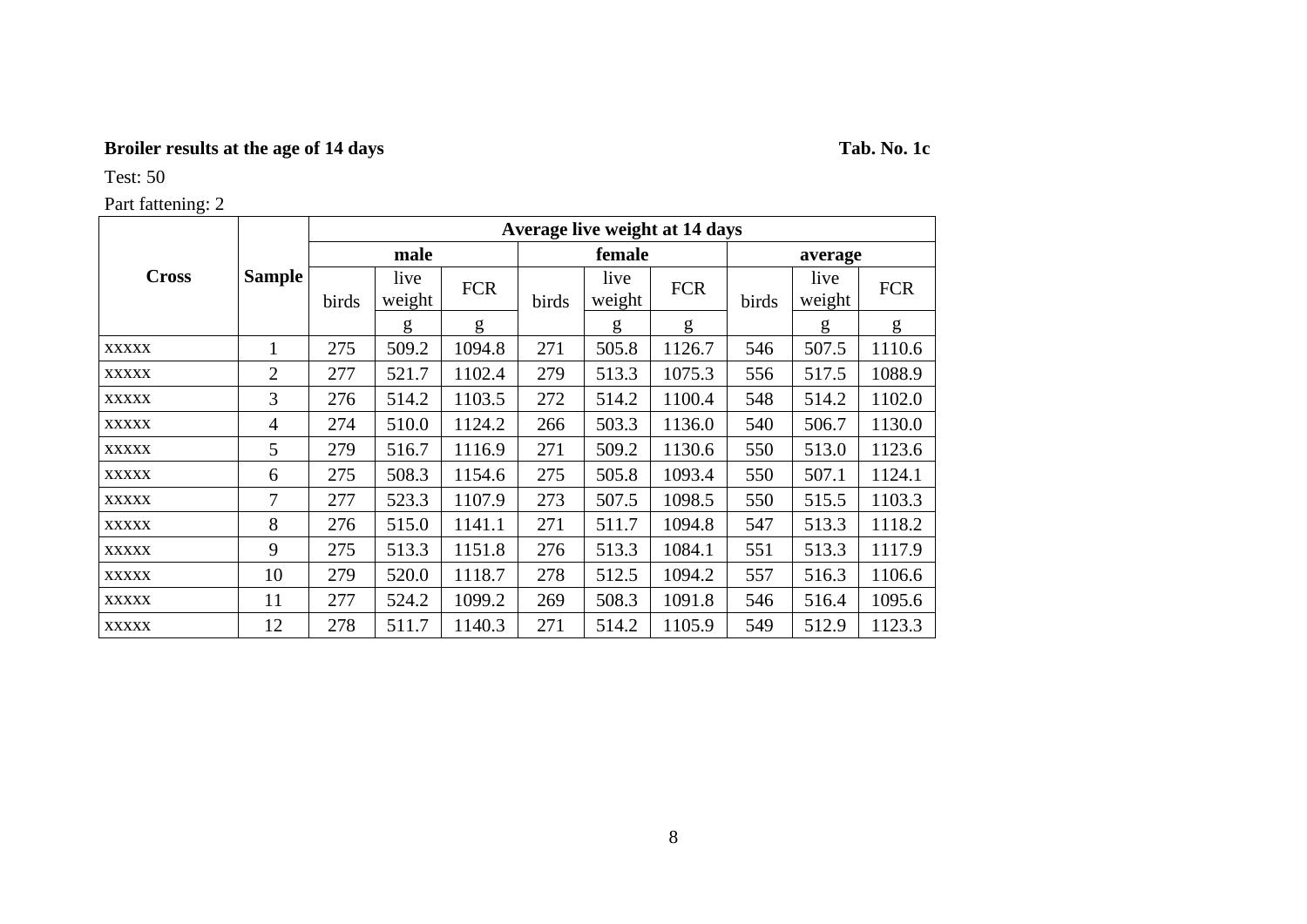# **Broiler results at the age of 32 days Tab. No. 1d**

Test: 50

|              |                | Average live weight at 32 days |                |            |               |                |            |       |                |            |  |  |  |  |
|--------------|----------------|--------------------------------|----------------|------------|---------------|----------------|------------|-------|----------------|------------|--|--|--|--|
|              |                |                                | male           |            |               | female         |            |       | average        |            |  |  |  |  |
| <b>Cross</b> | <b>Sample</b>  | birds                          | live<br>weight | <b>FCR</b> | birds         | live<br>weight | <b>FCR</b> | birds | live<br>weight | <b>FCR</b> |  |  |  |  |
|              |                |                                | g              | g          |               | g              | g          |       | g              | g          |  |  |  |  |
| <b>XXXXX</b> | 1              | 269                            | 2204.9         | 1435.0     | 265           | 1986.8         | 1526.8     | 534   | 2096.6         | 1478.1     |  |  |  |  |
| <b>XXXXX</b> | $\overline{2}$ | 272                            | 2206.5         | 1410.0     | 279           | 1967.7         | 1464.9     | 551   | 2085.6         | 1436.2     |  |  |  |  |
| <b>XXXXX</b> | 3              | 271                            | 2165.7         | 1435.3     | 271           | 2046.5         | 1432.7     | 542   | 2106.1         | 1434.1     |  |  |  |  |
| <b>XXXXX</b> | 4              | 265                            | 2184.4         | 1462.5     | 262           | 2015.3         | 1394.8     | 527   | 2100.4         | 1430.2     |  |  |  |  |
| <b>XXXXX</b> | 5              | 268                            | 2218.8         | 1459.2     | 268           | 2159.7         | 1377.7     | 536   | 2189.3         | 1419.0     |  |  |  |  |
| <b>XXXXX</b> | 6              | 269                            | 2209.4         | 1441.9     | 274           | 1895.1         | 1474.4     | 543   | 2050.8         | 1457.1     |  |  |  |  |
| <b>XXXXX</b> | 7              | 273                            | 2218.6         | 1419.8     | 270           | 1935.1         | 1395.1     | 543   | 2077.6         | 1408.3     |  |  |  |  |
| <b>XXXXX</b> | 8              | 268                            | 2298.2         | 1420.8     | 267           | 2035.3         | 1483.2     | 535   | 2167.0         | 1450.0     |  |  |  |  |
| <b>XXXXX</b> | 9              | 273                            | 2361.5         | 1409.8     | 275           | 2071.4         | 1426.1     | 548   | 2215.9         | 1417.5     |  |  |  |  |
| <b>XXXXX</b> | 10             | 274                            | 2191.5         | 1453.2     | 275<br>1999.9 |                | 1470.2     | 549   | 2095.6         | 1461.3     |  |  |  |  |
| <b>XXXXX</b> | 11             | 268                            | 2157.3         | 1469.2     | 266           | 1877.3         | 1458.7     | 534   | 2017.8         | 1464.3     |  |  |  |  |
| <b>XXXXX</b> | 12             | 271                            | 2275.6         | 1413.7     | 263           | 2044.5         | 1530.8     | 534   | 2161.8         | 1468.2     |  |  |  |  |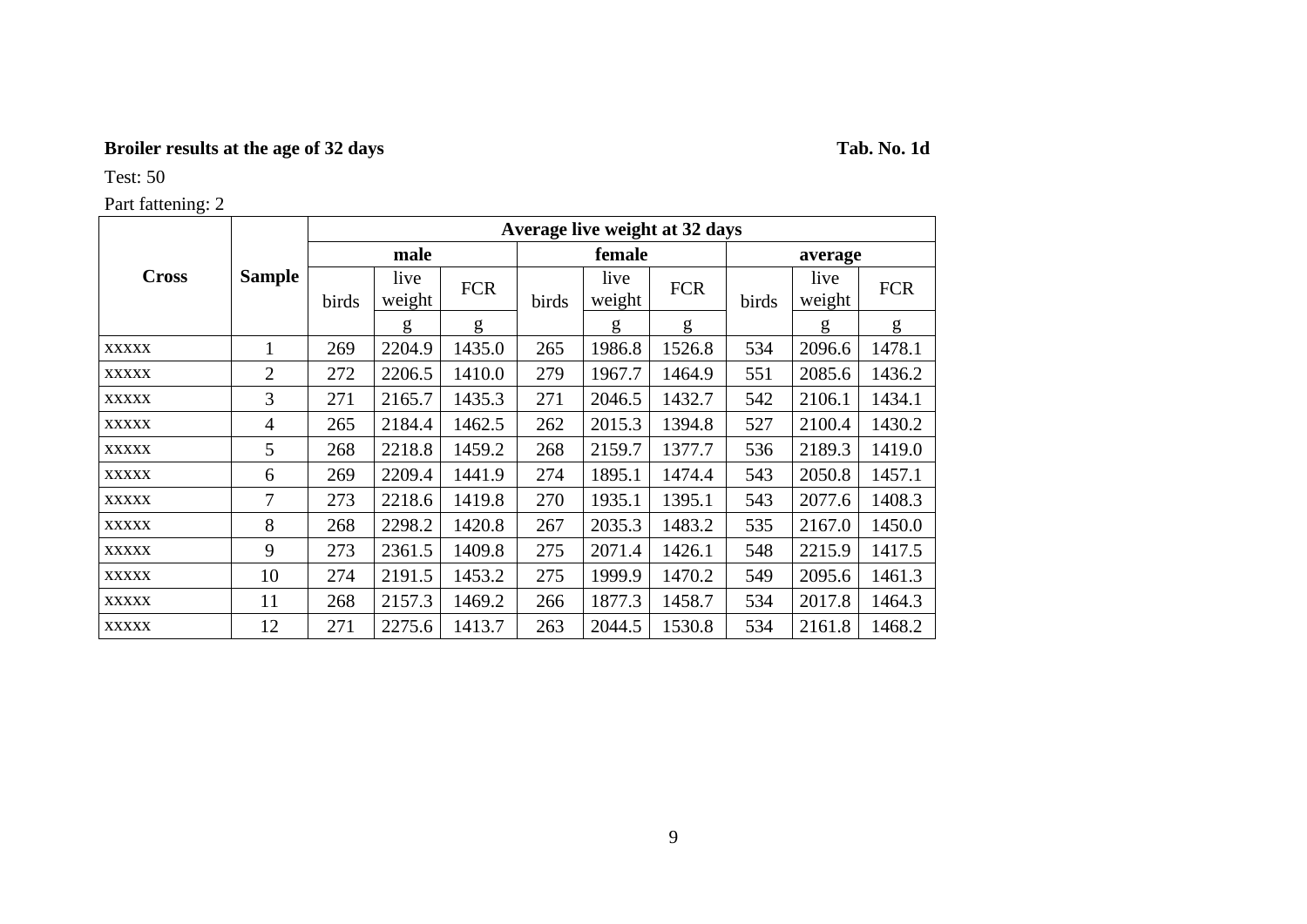## **Mortality in the age 14 days Tab. No. 2a**

Test: 50

| <b>Cross</b> |                |                |      | Mortality in the period |      |                |      |   |   |   |   |   |        |   |   | <b>Mortality according causes</b> |                |    |                 |                |
|--------------|----------------|----------------|------|-------------------------|------|----------------|------|---|---|---|---|---|--------|---|---|-----------------------------------|----------------|----|-----------------|----------------|
|              | <b>Sample</b>  |                | male | female                  |      | total          |      |   | 3 |   |   |   | $\tau$ | 8 |   |                                   |                |    |                 |                |
|              |                | birds          | $\%$ | birds                   | $\%$ | birds          | $\%$ | 2 |   | 4 | 5 | 6 |        |   | 9 | 10 <sup>1</sup>                   | 11             | 12 | 13 <sup>1</sup> | 14             |
| <b>XXXXX</b> |                | 5              | 1.79 | 9                       | 3.21 | 14             | 2.50 |   |   |   |   |   |        |   |   |                                   | $\overline{4}$ |    |                 | 10             |
| <b>XXXXX</b> | $\overline{2}$ | 3              | 1.07 |                         | 0.36 | $\overline{4}$ | 0.71 |   |   |   |   |   |        |   |   |                                   | 3              |    |                 |                |
| <b>XXXXX</b> | 3              | 4              | 1.43 | 8                       | 2.86 | 12             | 2.14 |   |   |   |   |   |        |   |   |                                   | $\overline{4}$ |    | 3               | 5              |
| <b>XXXXX</b> | 4              | 6              | 2.14 | 14                      | 5.00 | 20             | 3.57 |   |   |   |   |   |        |   |   |                                   | $\mathbf{r}$   |    | $\mathbf{1}$    | 12             |
| <b>XXXXX</b> | 5              |                | 0.36 | 9                       | 3.21 | 10             | 1.79 |   |   |   |   |   |        |   |   |                                   | 5              |    |                 | 5              |
| <b>XXXXX</b> | 6              | 5              | 1.79 | 5                       | 1.79 | 10             | 1.79 |   |   |   |   |   |        |   |   |                                   | 6              |    |                 | $\overline{4}$ |
| <b>XXXXX</b> | 7              | 3              | 1.07 | 7                       | 2.50 | 10             | 1.79 |   |   |   |   |   |        |   |   |                                   | 9              |    |                 |                |
| <b>XXXXX</b> | 8              | 4              | 1.43 | 9                       | 3.21 | 13             | 2.32 |   |   |   |   |   |        |   |   |                                   | 8              |    | 1               | 4              |
| <b>XXXXX</b> | 9              | 5              | 1.79 | $\overline{4}$          | 1.43 | 9              | 1.61 |   |   |   |   |   |        |   |   |                                   | 6              |    |                 | $\overline{2}$ |
| <b>XXXXX</b> | 10             |                | 0.36 | 2                       | 0.71 | 3              | 0.54 |   |   |   |   |   |        |   |   |                                   |                |    | 1               |                |
| <b>XXXXX</b> | 11             | 3              | 1.07 | 11                      | 3.93 | 14             | 2.50 |   |   |   |   |   |        |   |   |                                   | 5 <sup>1</sup> |    | 5               | 4              |
| <b>XXXXX</b> | 12             | $\overline{2}$ | 0.71 | 9                       | 3.21 | 11             | l.96 |   |   |   |   |   |        |   |   |                                   | 4              |    |                 | $\tau$         |

- 
- 
- 
- 
- 
- 2 Bacterial diseases 7 Digestive track diseases 12 Cannibalism
- 3 Moulds diseases 8 Respiratory tract diseases 13 Yolk sac. infam.
- 4 Parasitary diseases 9 Reproduction tract diseases 14 Culling and other causes
- 5 Tumors 10 Locomotion apparatus diseases
- Causes: 1 Viral diseases 6 Wounds 11 Sudden death syndrome
	-
	-
	-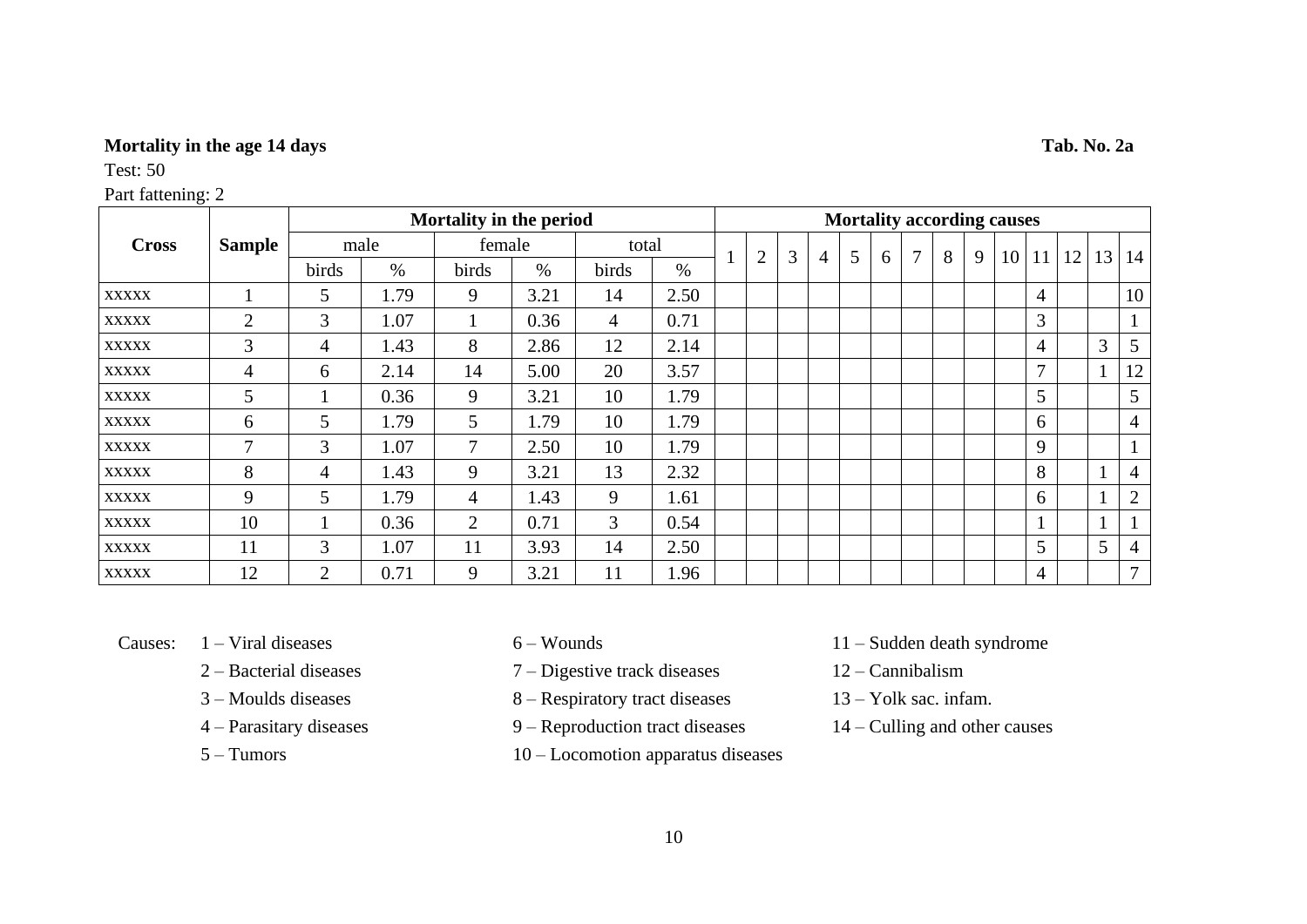## **Mortality during the masts in 32 days Tab. No. 2b**

Test: 50

## Part fattening: 2

|              |                |          |      | Mortality in the period |      |          |      | <b>Mortality according causes</b> |                |   |   |   |   |   |   |   |                 |               |                 |                |                |
|--------------|----------------|----------|------|-------------------------|------|----------|------|-----------------------------------|----------------|---|---|---|---|---|---|---|-----------------|---------------|-----------------|----------------|----------------|
| <b>Cross</b> | <b>Sample</b>  | $1 - 14$ |      | $15 - 32$               |      | $1 - 32$ |      |                                   |                |   |   |   |   | 7 |   | 9 |                 |               |                 |                |                |
|              |                | birds    | $\%$ | birds                   | $\%$ | birds    | $\%$ |                                   | $\overline{2}$ | 3 | 4 | 5 | 6 |   | 8 |   | 10 <sup>1</sup> | 11            | 12 <sub>1</sub> | 13             | 14             |
| <b>XXXXX</b> |                | 14       | 2.50 | 12                      | 2.14 | 26       | 4.64 |                                   |                |   |   |   |   |   |   |   | $\overline{2}$  | 11            |                 |                | 13             |
| <b>XXXXX</b> | $\overline{2}$ | 4        | 0.71 | 5                       | 0.89 | 9        | 1.61 |                                   |                |   |   |   |   |   |   |   |                 | $\mathcal{I}$ |                 |                | $\overline{2}$ |
| <b>XXXXX</b> | 3              | 12       | 2.14 | 6                       | 1.07 | 18       | 3.21 |                                   |                |   |   |   |   |   |   |   |                 | 9             |                 | 3              | 6              |
| <b>XXXXX</b> | $\overline{4}$ | 20       | 3.57 | 13                      | 2.32 | 33       | 5.89 |                                   |                |   |   |   |   |   |   |   | $\overline{2}$  | 16            |                 |                | 14             |
| <b>XXXXX</b> | 5              | 10       | 1.79 | 14                      | 2.50 | 24       | 4.29 |                                   |                |   |   |   |   |   |   |   |                 | 14            |                 |                | 9              |
| <b>XXXXX</b> | 6              | 10       | 1.79 | $\overline{7}$          | 1.25 | 17       | 3.04 |                                   |                |   |   |   |   |   |   |   |                 | 13            |                 |                | 4              |
| <b>XXXXX</b> | $\mathcal{I}$  | 10       | 1.79 | $\overline{7}$          | 1.25 | 17       | 3.04 |                                   |                |   |   |   |   |   |   |   |                 | 16            |                 |                |                |
| <b>XXXXX</b> | 8              | 13       | 2.32 | 12                      | 2.14 | 25       | 4.46 |                                   |                |   |   |   |   |   |   |   |                 | 17            |                 |                | 6              |
| <b>XXXXX</b> | 9              | 9        | 1.61 | $\mathfrak{Z}$          | 0.54 | 12       | 2.14 |                                   |                |   |   |   |   |   |   |   |                 | 9             |                 |                | $\overline{2}$ |
| <b>XXXXX</b> | 10             | 3        | 0.54 | 8                       | 1.43 | 11       | 1.96 |                                   |                |   |   |   |   |   |   |   |                 | 9             |                 |                |                |
| <b>XXXXX</b> | 11             | 14       | 2.50 | 12                      | 2.14 | 26       | 4.64 |                                   |                |   |   |   |   |   |   |   |                 | 15            |                 | 5 <sup>5</sup> | 6              |
| <b>XXXXX</b> | 12             | 11       | 1.96 | 15                      | 2.68 | 26       | 4.64 |                                   |                |   |   |   |   |   |   |   |                 | 14            |                 |                | 11             |

- 
- 
- 
- 
- 
- 2 Bacterial diseases 7 Digestive track diseases 12 Cannibalism
- 3 Moulds diseases 8 Respiratory tract diseases 13 Yolk sac. infam.
- 4 Parasitary diseases 9 Reproduction tract diseases 14 Culling and other causes
- 5 Tumors 10 Locomotion apparatus diseases

11

- Causes: 1 Viral diseases 6 Wounds 11 Sudden death syndrome
	-
	-
	-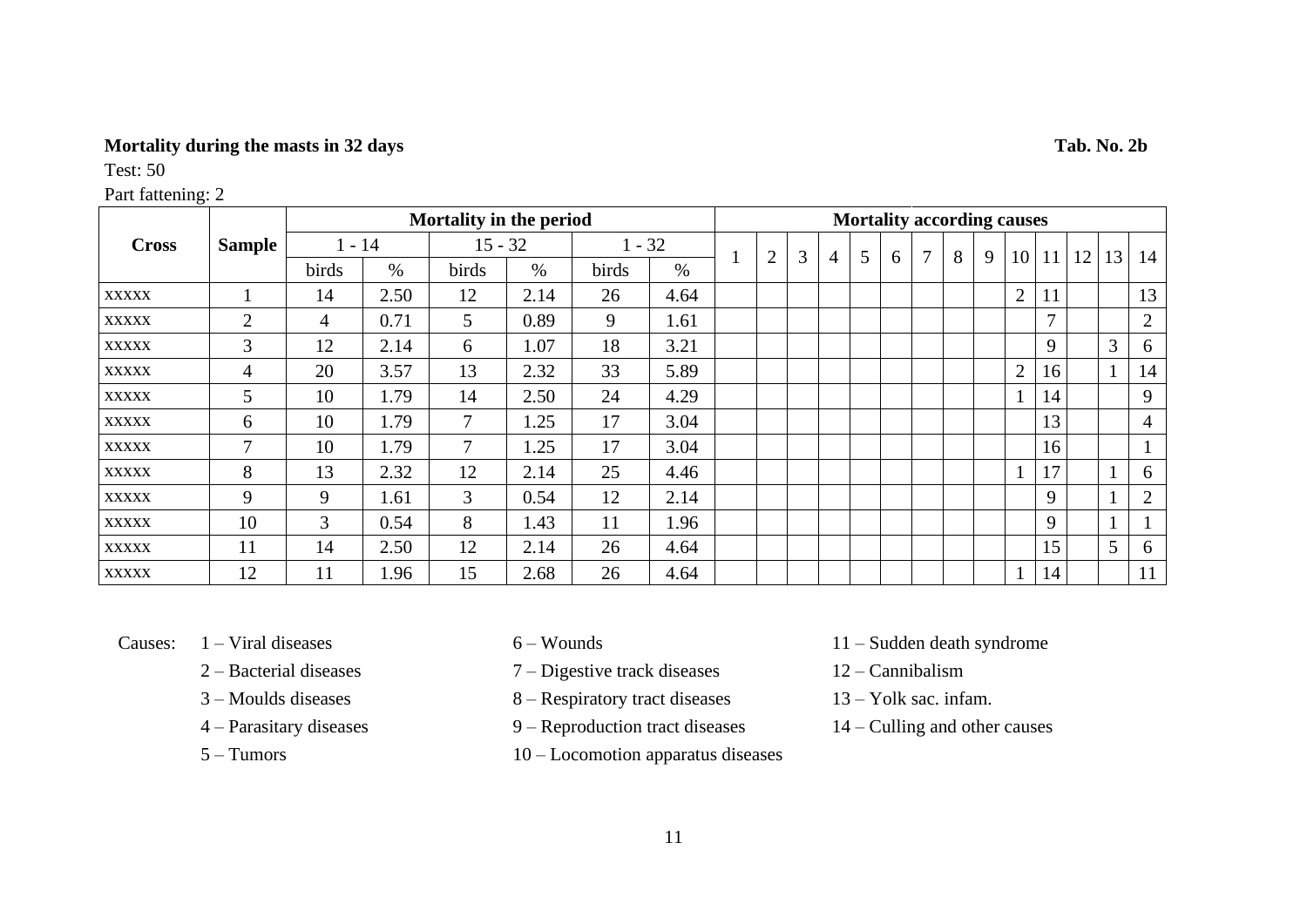# **Results of carcass analysis in 32 days Tab. No. 3 (page 1)**

# Test: 50

|              |                |                                                                                                                                             |       |      | Weight |      | <b>Ratio of</b>     |        | <b>Breast meat without</b><br>skin |                 |        | and skin        | Thigh meat with bone |        | <b>Breast meat and thighs</b> |                 |       | <b>Carcass</b> |
|--------------|----------------|---------------------------------------------------------------------------------------------------------------------------------------------|-------|------|--------|------|---------------------|--------|------------------------------------|-----------------|--------|-----------------|----------------------|--------|-------------------------------|-----------------|-------|----------------|
| <b>Cross</b> | Sample         | Sex                                                                                                                                         |       |      |        | Abd. | abd. fat<br>to live | weight |                                    | percentage      | weight |                 | percentage           |        |                               | percentage      |       |                |
|              |                |                                                                                                                                             | Total | Body | Gibl.  | fat  | weight              |        | total<br>weight                    | body<br>carcass |        | total<br>weight | body<br>carcass      | weight | total<br>weight               | body<br>carcass | value | quality        |
|              |                |                                                                                                                                             | g     | g    | g      | g    | $\%$                | g      | $\%$                               | $\%$            | g      | $\%$            | $\%$                 | g      | $\%$                          | $\%$            | $\%$  | $\%$           |
| <b>XXXXX</b> |                | $\vec{\mathcal{S}}$                                                                                                                         | 2239  | 1523 | 137    | 24   | 1.05                | 494    | 22.06                              | 32.44           | 459    | 20.50           | 30.15                | 953    | 42.56                         | 62.59           | 68.00 | 74.12          |
|              |                | $\overline{P}$                                                                                                                              | 2162  | 1410 | 123    | 21   | 0.95                | 476    | 22.01                              | 33.77           | 420    | 19.41           | 29.77                | 896    | 41.42                         | 63.54           | 65.19 | 70.86          |
|              |                | Ø                                                                                                                                           | 2201  | 1466 | 130    | 22   | 1.00                | 485    | 22.04                              | 33.08           | 439    | 19.97           | 29.97                | 924    | 42.00                         | 63.05           | 66.62 | 72.52          |
| <b>XXXXX</b> |                | $\mathcal{S}% _{M_{1},M_{2}}^{\ast }=\mathcal{S}_{M_{1},M_{2}}^{\ast }=\mathcal{S}_{M_{1},M_{2}}^{\ast }$                                   | 2202  | 1475 | 133    | 20   | 0.89                | 504    | 22.91                              | 34.21           | 444    | 20.19           | 30.14                | 949    | 43.10                         | 64.35           | 66.98 | 73.02          |
|              | $\overline{2}$ | $\overline{P}$                                                                                                                              | 2148  | 1408 | 122    | 25   | 1.17                | 468    | 21.81                              | 33.28           | 408    | 18.98           | 28.96                | 876    | 40.79                         | 62.24           | 65.54 | 71.23          |
|              |                | Ø                                                                                                                                           | 2175  | 1441 | 128    | 22   | 1.03                | 486    | 22.37                              | 33.76           | 426    | 19.59           | 29.56                | 912    | 41.96                         | 63.32           | 66.27 | 72.13          |
| <b>XXXXX</b> |                | $\mathcal{S}% _{M_{1},M_{2}}^{\ast }=\mathcal{S}_{M_{1},M_{2}}^{\ast }=\mathcal{S}_{M_{1},M_{2}}^{\ast }=\mathcal{S}_{M_{1},M_{2}}^{\ast }$ | 2259  | 1542 | 144    | 23   | 1.00                | 491    | 21.71                              | 31.81           | 472    | 20.91           | 30.63                | 963    | 42.62                         | 62.44           | 68.26 | 74.63          |
|              | 3              | $\overline{P}$                                                                                                                              | 2173  | 1417 | 126    | 25   | 1.15                | 455    | 20.95                              | 32.13           | 428    | 19.68           | 30.18                | 883    | 40.63                         | 62.31           | 65.20 | 71.01          |
|              |                | Ø                                                                                                                                           | 2216  | 1479 | 135    | 24   | 1.07                | 473    | 21.34                              | 31.96           | 450    | 20.30           | 30.41                | 923    | 41.64                         | 62.38           | 66.76 | 72.85          |
| <b>XXXXX</b> |                | $\mathcal{S}$                                                                                                                               | 2191  | 1510 | 134    | 21   | 0.94                | 498    | 22.72                              | 32.97           | 462    | 21.09           | 30.60                | 960    | 43.81                         | 63.57           | 68.91 | 75.04          |
|              | $\overline{4}$ | $\overline{P}$                                                                                                                              | 2039  | 1406 | 121    | 23   | 1.13                | 469    | 23.01                              | 33.37           | 413    | 20.27           | 29.40                | 883    | 43.28                         | 62.77           | 68.96 | 74.87          |
|              |                | Ø                                                                                                                                           | 2115  | 1458 | 127    | 22   | 1.04                | 483    | 22.86                              | 33.16           | 438    | 20.69           | 30.02                | 921    | 43.55                         | 63.18           | 68.93 | 74.96          |
| <b>XXXXX</b> |                | $\vec{\mathcal{S}}$                                                                                                                         | 2197  | 1510 | 136    | 27   | 1.22                | 495    | 22.53                              | 32.78           | 457    | 20.82           | 30.30                | 952    | 43.35                         | 63.08           | 68.72 | 74.92          |
|              | 5              | $\mathsf{P}$                                                                                                                                | 2157  | 1491 | 131    | 28   | 1.29                | 502    | 23.28                              | 33.67           | 438    | 20.32           | 29.39                | 940    | 43.60                         | 63.06           | 69.14 | 75.21          |
|              |                | $\boldsymbol{\alpha}$                                                                                                                       | 2177  | 1500 | 134    | 27   | 1.26                | 498    | 22.90                              | 33.22           | 448    | 20.57           | 29.85                | 946    | 43.47                         | 63.07           | 68.93 | 75.06          |
| <b>XXXXX</b> |                | $\vec{\mathcal{S}}$                                                                                                                         | 2259  | 1568 | 135    | 20   | 0.87                | 535    | 23.69                              | 34.13           | 467    | 20.67           | 29.78                | 1002   | 44.36                         | 63.91           | 69.41 | 75.37          |
|              | 6              | $\overline{P}$                                                                                                                              | 1942  | 1335 | 117    | 21   | 1.06                | 458    | 23.60                              | 34.32           | 391    | 20.15           | 29.30                | 849    | 43.74                         | 63.63           | 68.75 | 74.79          |
|              |                | Ø                                                                                                                                           | 2101  | 1452 | 126    | 20   | 0.96                | 497    | 23.65                              | 34.22           | 429    | 20.43           | 29.56                | 926    | 44.07                         | 63.78           | 69.10 | 75.10          |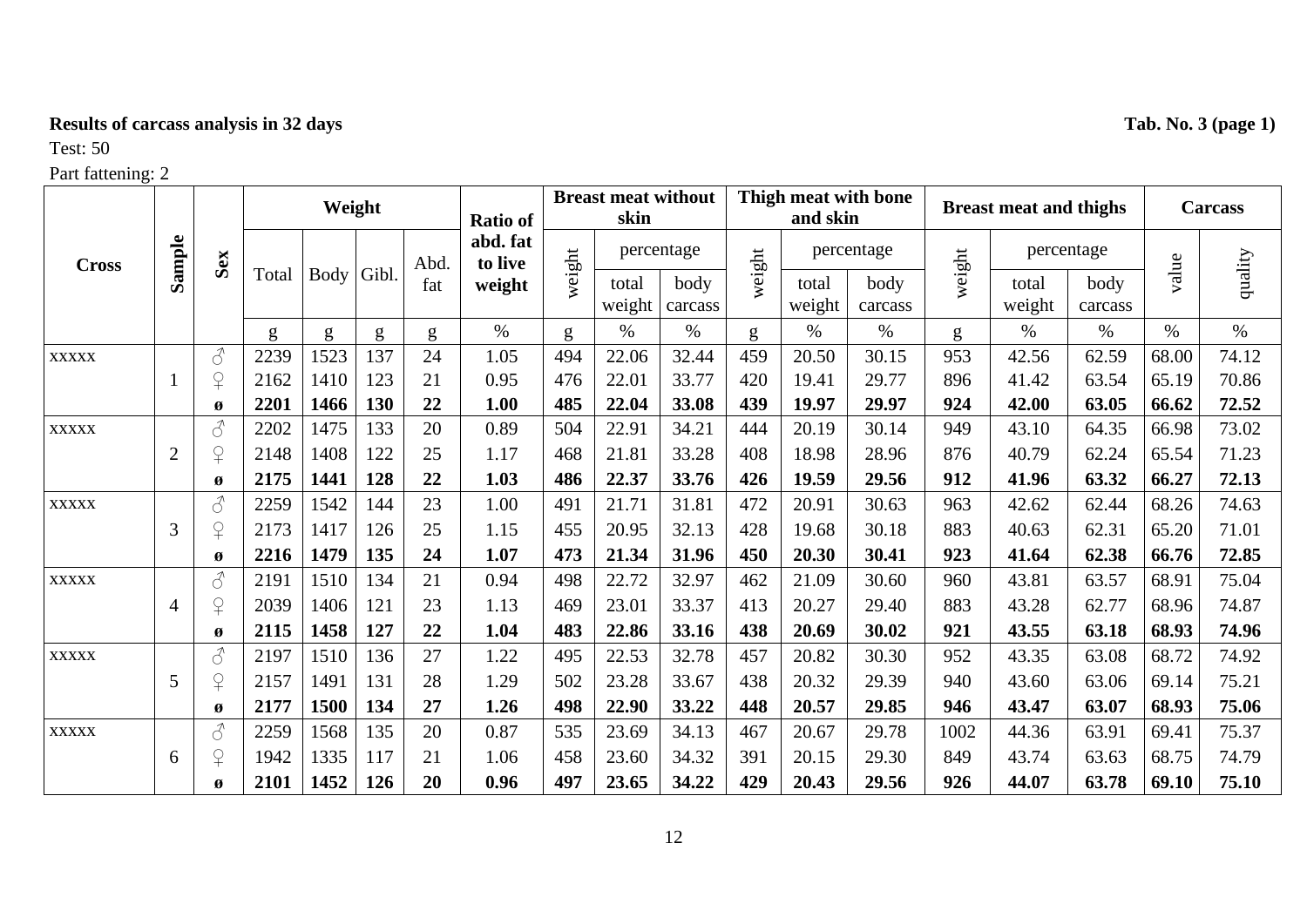# **Results of carcass analysis in 32 days Tab. No. 3 (page 2)**

# Test: 50

|              |        |                                                                                                                                                                                                                                                                                                                                                                                                                                   | Weight |              |       |             | <b>Breast meat without</b><br><b>Ratio of</b><br>skin<br>abd. fat<br>percentage |        |                 |                 |        | and skin        | Thigh meat with bone |        | <b>Breast meat and thighs</b> |                 |       | <b>Carcass</b> |
|--------------|--------|-----------------------------------------------------------------------------------------------------------------------------------------------------------------------------------------------------------------------------------------------------------------------------------------------------------------------------------------------------------------------------------------------------------------------------------|--------|--------------|-------|-------------|---------------------------------------------------------------------------------|--------|-----------------|-----------------|--------|-----------------|----------------------|--------|-------------------------------|-----------------|-------|----------------|
|              |        |                                                                                                                                                                                                                                                                                                                                                                                                                                   |        |              |       |             | to live                                                                         |        |                 |                 |        |                 | percentage           |        |                               | percentage      |       |                |
| <b>Cross</b> | Sample | Sex                                                                                                                                                                                                                                                                                                                                                                                                                               |        | Total   Body | Gibl. | Abd.<br>fat | weight                                                                          | weight | total<br>weight | body<br>carcass | weight | total<br>weight | body<br>carcass      | weight | total<br>weight               | body<br>carcass | value | quality        |
|              |        |                                                                                                                                                                                                                                                                                                                                                                                                                                   | g      | g            | g     | g           | $\%$                                                                            | g      | $\%$            | $\%$            | g      | $\%$            | $\%$                 | g      | $\%$                          | $\%$            | $\%$  | $\%$           |
| <b>XXXXX</b> |        | $\mathcal{S}$                                                                                                                                                                                                                                                                                                                                                                                                                     | 2240   | 1497         | 132   | 17          | 0.78                                                                            | 502    | 22.41           | 33.54           | 444    | 19.84           | 29.70                | 946    | 42.25                         | 63.24           | 66.81 | 72.69          |
|              | 7      | $\Omega$                                                                                                                                                                                                                                                                                                                                                                                                                          | 1986   | 1401         | 121   | 21          | 1.05                                                                            | 488    | 24.55           | 34.80           | 402    | 20.25           | 28.70                | 890    | 44.79                         | 63.51           | 70.53 | 76.61          |
|              |        | Ø                                                                                                                                                                                                                                                                                                                                                                                                                                 | 2113   | 1449         | 126   | 19          | 0.91                                                                            | 495    | 23.42           | 34.15           | 423    | 20.03           | 29.22                | 918    | 43.45                         | 63.37           | 68.56 | 74.54          |
| <b>XXXXX</b> |        | $\vec{\mathcal{S}}$                                                                                                                                                                                                                                                                                                                                                                                                               | 2376   | 1647         | 144   | 24          | 1.02                                                                            | 543    | 22.87           | 32.99           | 481    | 20.23           | 29.17                | 1024   | 43.10                         | 62.16           | 69.33 | 75.40          |
|              | 8      | $\mathsf{P}$                                                                                                                                                                                                                                                                                                                                                                                                                      | 2063   | 1450         | 128   | 26          | 1.27                                                                            | 492    | 23.83           | 33.91           | 418    | 20.24           | 28.81                | 909    | 44.07                         | 62.71           | 70.28 | 76.50          |
|              |        | Ø                                                                                                                                                                                                                                                                                                                                                                                                                                 | 2219   | 1548         | 136   | 25          | 1.14                                                                            | 517    | 23.32           | 33.42           | 449    | 20.23           | 29.00                | 966    | 43.55                         | 62.42           | 69.77 | 75.91          |
| <b>XXXXX</b> |        | $\mathcal{S}$                                                                                                                                                                                                                                                                                                                                                                                                                     | 2408   | 1695         | 142   | 26          | 1.07                                                                            | 576    | 23.91           | 33.98           | 503    | 20.87           | 29.66                | 1078   | 44.78                         | 63.64           | 70.37 | 76.25          |
|              | 9      | $\mathsf{P}$                                                                                                                                                                                                                                                                                                                                                                                                                      | 2059   | 1441         | 121   | 25          | 1.20                                                                            | 500    | 24.27           | 34.68           | 425    | 20.64           | 29.49                | 925    | 44.91                         | 64.17           | 69.99 | 75.87          |
|              |        | Ø                                                                                                                                                                                                                                                                                                                                                                                                                                 | 2234   | 1568         | 131   | 25          | 1.13                                                                            | 538    | 24.08           | 34.30           | 464    | 20.76           | 29.58                | 1002   | 44.84                         | 63.88           | 70.19 | 76.08          |
| <b>XXXXX</b> |        | $\mathcal{S}% _{M_{1},M_{2}}^{\ast }=\mathcal{S}_{M_{1},M_{2}}^{\ast }=\mathcal{S}_{M_{1},M_{2}}^{\ast }=\mathcal{S}_{M_{1},M_{2}}^{\ast }=\mathcal{S}_{M_{1},M_{2}}^{\ast }=\mathcal{S}_{M_{1},M_{2}}^{\ast }=\mathcal{S}_{M_{1},M_{2}}^{\ast }=\mathcal{S}_{M_{1},M_{2}}^{\ast }=\mathcal{S}_{M_{1},M_{2}}^{\ast }=\mathcal{S}_{M_{1},M_{2}}^{\ast }=\mathcal{S}_{M_{1},M_{2}}^{\ast }=\mathcal{S}_{M_{1},M_{2}}^{\ast }=\math$ | 2269   | 1562         | 139   | 27          | 1.17                                                                            | 512    | 22.58           | 32.80           | 476    | 20.98           | 30.48                | 988    | 43.56                         | 63.28           | 68.84 | 74.97          |
|              | 10     | $\overline{P}$                                                                                                                                                                                                                                                                                                                                                                                                                    | 1988   | 1378         | 128   | 28          | 1.39                                                                            | 448    | 22.54           | 32.52           | 408    | 20.51           | 29.59                | 856    | 43.05                         | 62.12           | 69.31 | 75.74          |
|              |        | Ø                                                                                                                                                                                                                                                                                                                                                                                                                                 | 2129   | 1470         | 134   | 27          | 1.27                                                                            | 480    | 22.56           | 32.67           | 442    | 20.76           | 30.06                | 922    | 43.32                         | 62.73           | 69.06 | 75.33          |
| <b>XXXXX</b> |        | 8                                                                                                                                                                                                                                                                                                                                                                                                                                 | 2200   | 1497         | 133   | 19          | 0.86                                                                            | 491    | 22.30           | 32.78           | 447    | 20.33           | 29.88                | 938    | 42.63                         | 62.66           | 68.05 | 74.10          |
|              | 11     | $\Omega$                                                                                                                                                                                                                                                                                                                                                                                                                          | 2054   | 1347         | 118   | 19          | 0.94                                                                            | 456    | 22.22           | 33.90           | 396    | 19.30           | 29.44                | 853    | 41.52                         | 63.34           | 65.56 | 71.30          |
|              |        | Ø                                                                                                                                                                                                                                                                                                                                                                                                                                 | 2127   | 1422         | 126   | 19          | 0.90                                                                            | 474    | 22.26           | 33.31           | 422    | 19.83           | 29.67                | 895    | 42.10                         | 62.98           | 66.84 | 72.75          |
| <b>XXXXX</b> |        | 8                                                                                                                                                                                                                                                                                                                                                                                                                                 | 2316   | 1612         | 139   | 30          | 1.29                                                                            | 523    | 22.57           | 32.42           | 480    | 20.71           | 29.76                | 1002   | 43.28                         | 62.18           | 69.60 | 75.60          |
|              | 12     | $\overline{P}$                                                                                                                                                                                                                                                                                                                                                                                                                    | 2161   | 1464         | 129   | 30          | 1.37                                                                            | 473    | 21.87           | 32.29           | 433    | 20.01           | 29.54                | 905    | 41.88                         | 61.83           | 67.74 | 73.69          |
|              |        |                                                                                                                                                                                                                                                                                                                                                                                                                                   | 2238   | 1538         | 134   | 30          | 1.33                                                                            | 498    | 22.23           | 32.36           | 456    | 20.37           | 29.66                | 954    | 42.60                         | 62.02           | 68.70 | 74.68          |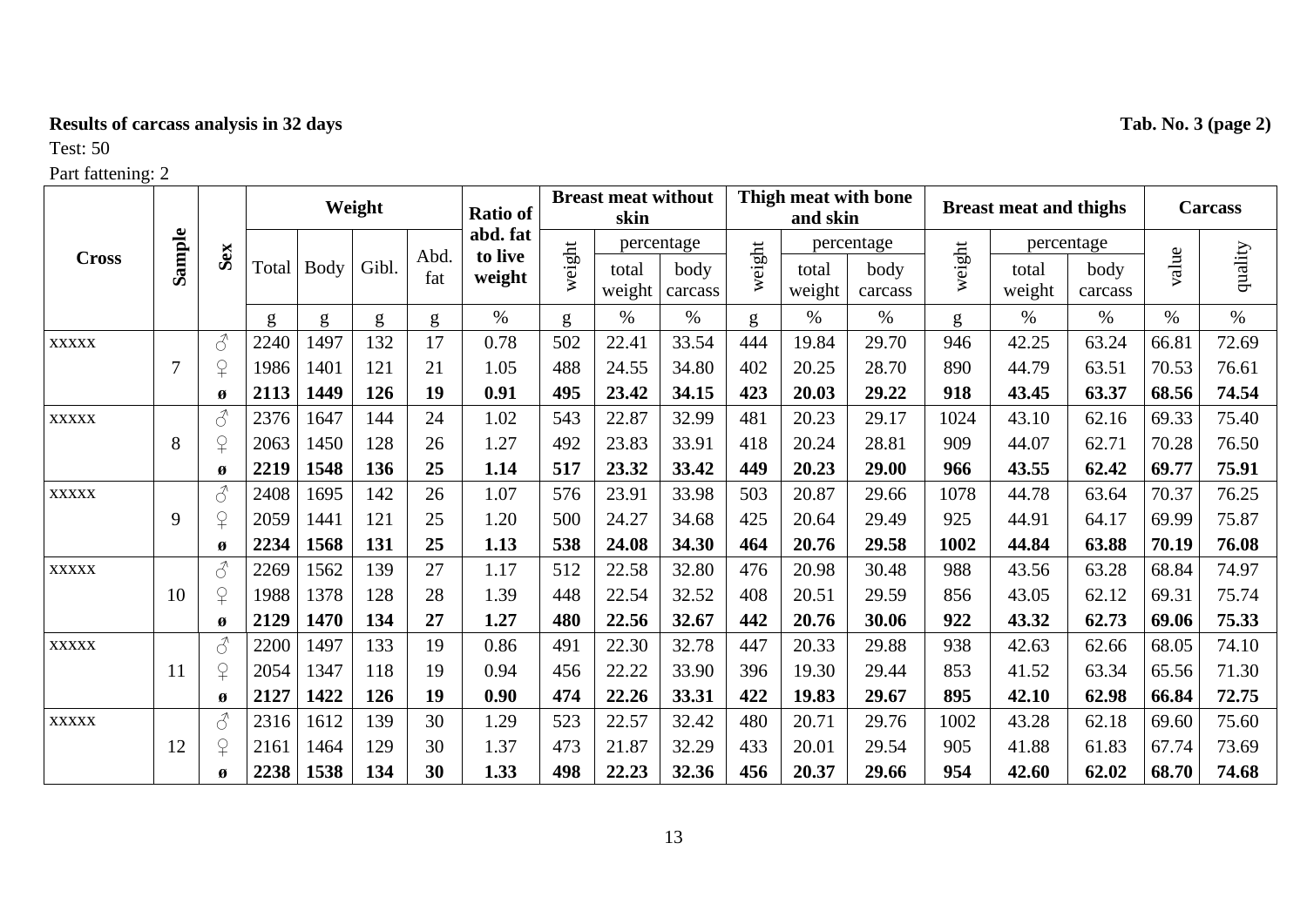# **Statistical analysis - Cocks on the age of 32 days Tab. No. 4a**

Test: 50

| Part fattening: 2 |                |                |         |                       |                             |                           |                              |                                          |  |  |
|-------------------|----------------|----------------|---------|-----------------------|-----------------------------|---------------------------|------------------------------|------------------------------------------|--|--|
| <b>Cross</b>      | Sample         | Sample<br>size | Average | Standard<br>deviation | Coefficient<br>of variation | Standard<br>error of mean | Precision<br>select. average | Standard error of<br>coeff. of variation |  |  |
|                   |                |                | g/birds | g/birds               | $\%$                        | g/birds                   | $\%$                         | $\%$                                     |  |  |
| <b>XXXXX</b>      |                | 269            | 2204.87 | 280.80                | 12.74                       | 17.12                     | 0.78                         | 0.56                                     |  |  |
| <b>XXXXX</b>      | $\overline{2}$ | 272            | 2206.47 | 270.51                | 12.26                       | 16.40                     | 0.74                         | 0.53                                     |  |  |
| <b>XXXXX</b>      | 3              | 271            | 2165.68 | 242.90                | 11.22                       | 14.76                     | 0.68                         | 0.49                                     |  |  |
| <b>XXXXX</b>      | 4              | 265            | 2184.42 | 189.52                | 8.68                        | 11.64                     | 0.53                         | 0.38                                     |  |  |
| <b>XXXXX</b>      | 5              | 268            | 2218.84 | 214.05                | 9.65                        | 13.08                     | 0.59                         | 0.42                                     |  |  |
| <b>XXXXX</b>      | 6              | 269            | 2209.43 | 299.98                | 13.58                       | 18.29                     | 0.83                         | 0.60                                     |  |  |
| <b>XXXXX</b>      | 7              | 273            | 2218.56 | 242.16                | 10.92                       | 14.66                     | 0.66                         | 0.47                                     |  |  |
| <b>XXXXX</b>      | 8              | 268            | 2298.16 | 295.95                | 12.88                       | 18.08                     | 0.79                         | 0.57                                     |  |  |
| <b>XXXXX</b>      | 9              | 273            | 2361.49 | 235.24                | 9.96                        | 14.24                     | 0.60                         | 0.43                                     |  |  |
| <b>XXXXX</b>      | 10             | 274            | 2191.53 | 249.42                | 11.38                       | 15.07                     | 0.69                         | 0.49                                     |  |  |
| <b>XXXXX</b>      | 11             | 268            | 2157.28 | 280.66                | 13.01                       | 17.14                     | 0.79                         | 0.57                                     |  |  |
| <b>XXXXX</b>      | 12             | 271            | 2275.57 | 273.20                | 12.01                       | 16.60                     | 0.73                         | 0.52                                     |  |  |